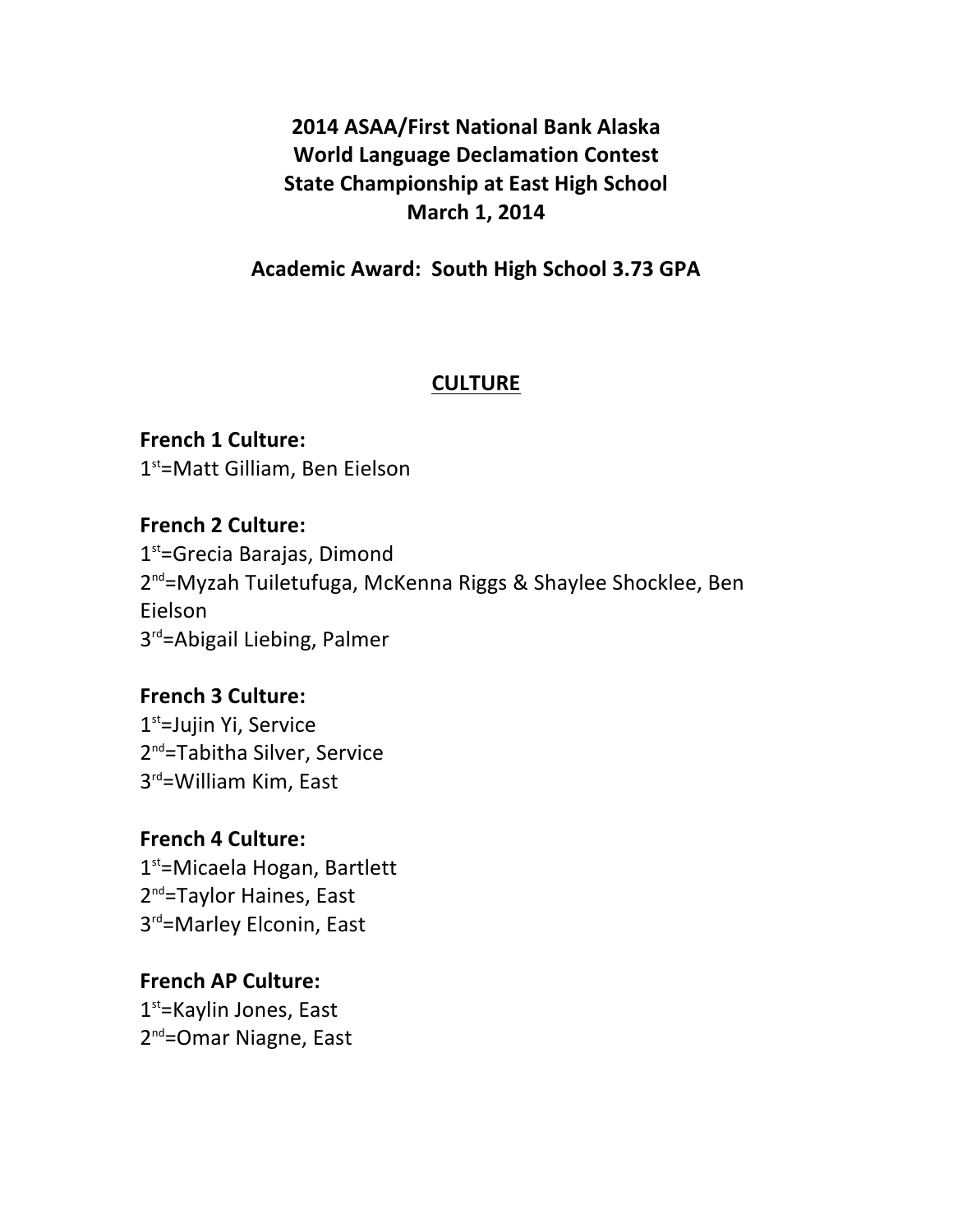**German 2 Culture:** 1<sup>st</sup>=Anita Samuel, West 2<sup>nd</sup>=Andy Noble, Chugiak 3<sup>rd</sup>=Tom Myers, Service

**German 3 Culture:**  $1<sup>st</sup>$ =Meagan Bauer, Service

**German 4 Culture:** Jacques Neptune, Service

**German AP Culture:** Emily Dreher, Service

**Latin 3 Culture:**  $1<sup>st</sup>$ =Zoey Flynn, South  $2^{nd}$ =Ryan Emili, South 3<sup>rd</sup>=Mary Wichorek, South

**Spanish 1 Culture:** 1<sup>st</sup>=Asia Do, Ben Eielson  $2^{nd}$ =Megan Maxwell, North Pole 3<sup>rd</sup>=Taylor Poirrier, North Pole

**Spanish 2 Culture:**  $1<sup>st</sup>$ =Clara Cheney, Lathrop 2<sup>nd</sup>=Gary Hoppenworth, West Anchorage & Davida Drvenkar, North Pole  $3<sup>rd</sup>$ =Zarif Turker, West Anchorage & Mary Lottridge, Lumen Christi

# **Spanish 3 Culture:** 1<sup>st</sup>=Ismail Turker, West Anchorage 2<sup>nd</sup>=Jhiddle Sugabo, Unalaska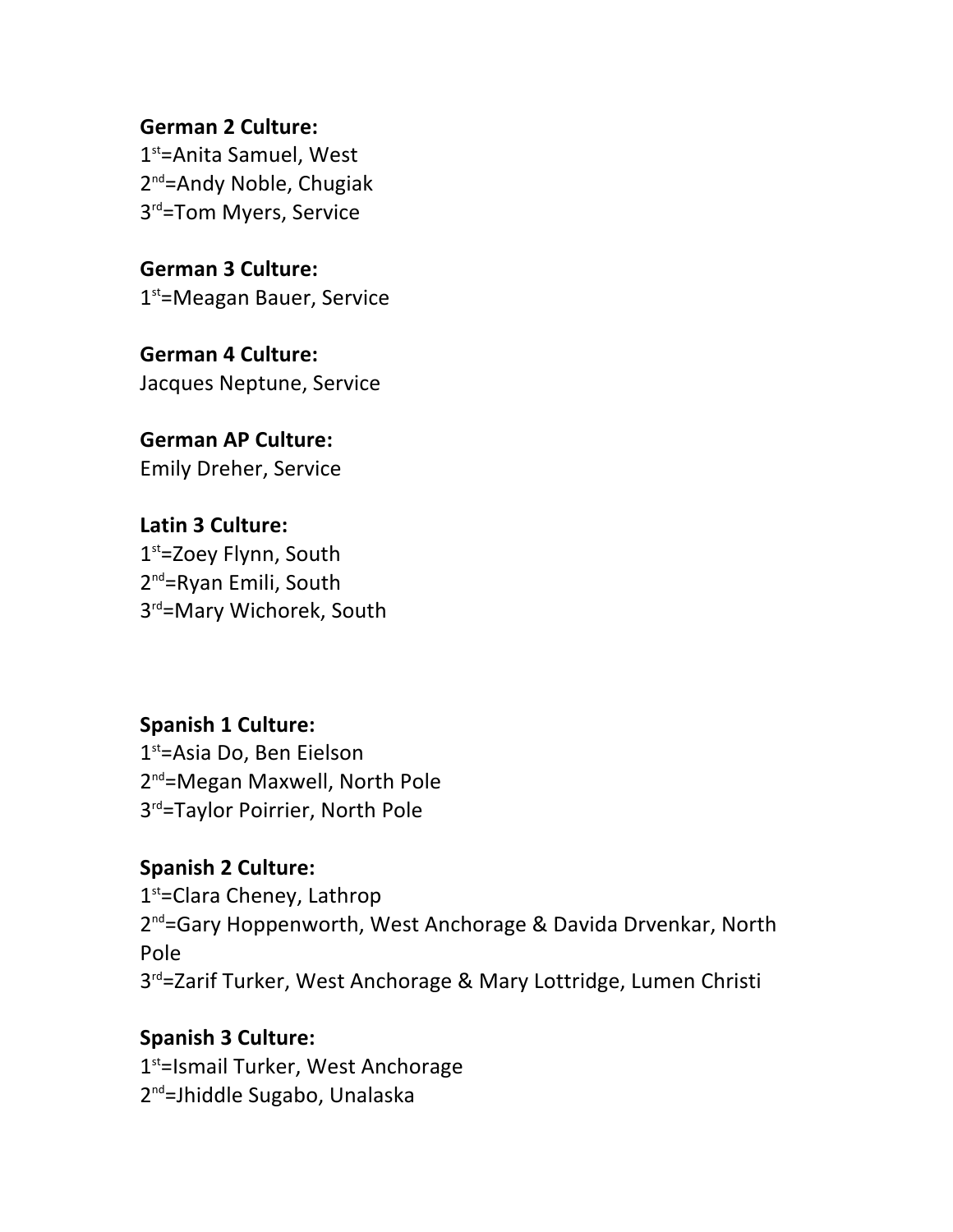**Spanish 4 Culture:**  $1<sup>st</sup>$ =Arthur Hull, South 2<sup>nd</sup>=Fernanda Delgado, East

**Spanish AP Culture:**  $1<sup>st</sup>$ =Guadalupe Mendoza, West Anchorage

**Spanish Immersion & Native Speaker 9th Grade Culture:** 1<sup>st</sup>=Tatiana Harris, West Anchorage

**Spanish Immersion & Native Speaker 10th Grade Culture:** 

 $1<sup>st</sup>$ =Laura Joy Erb, Chugiak

# **POETRY**

**Chinese 1 Poetry:**

1<sup>st</sup>=Madeline Ko, West Valley 2<sup>nd</sup>=Maisee Yang, West Valley 3<sup>rd</sup>=Robin O'Donoghue, West Valley

**Chinese 2 Poetry:** 1st=Jennifer Xiong, Bartlett 2<sup>nd</sup>=KoaLee Xiong, Bartlett 3<sup>rd</sup>=Jade Hsieh, West Valley

**Chinese 3 Poetry:** 1<sup>st</sup>=Grant Ackerman, West Valley 2<sup>nd</sup>=Maiya Thao, Bartlett 3rd=Shiny Yang, Bartlett

**Chinese 4 Poetry:**  $1<sup>st</sup>$ =Kang Her, Bartlett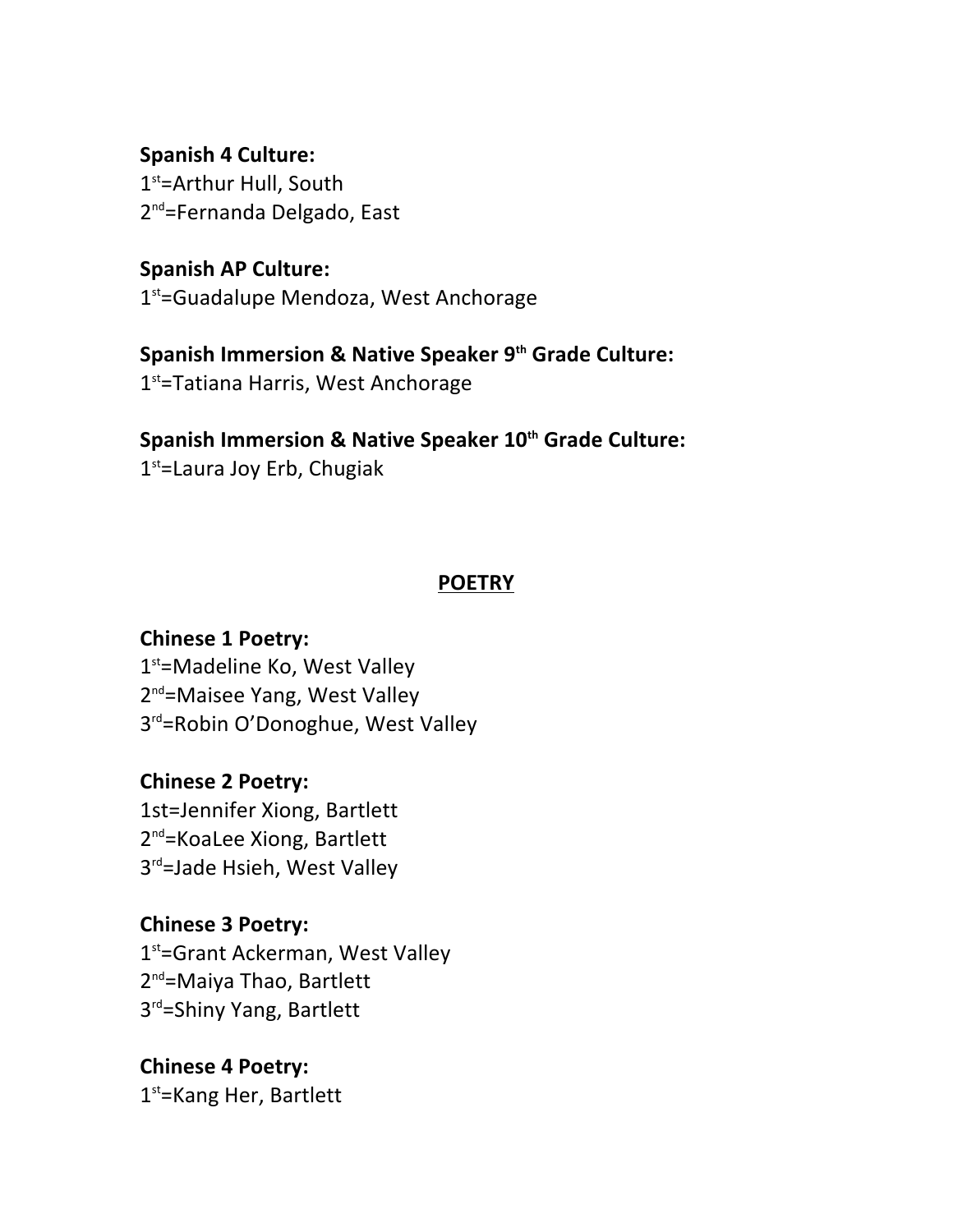#### **French 1 Poetry:**

1<sup>st</sup>=Lunia Oriol, Colony 2<sup>nd</sup>=Emily Maxwell, Colony 3<sup>rd</sup>=Darnell Harrison, Lathrop

# **French 2 Poetry:**

1<sup>st</sup>=Aubrey Manculich, Dimond 2<sup>nd</sup>=Tessa Weeden, Lathrop 3<sup>rd</sup>=Jace Jerome, Eagle River

### **French 3 Poetry:**

1<sup>st</sup>=Rachel Lawrence, Dimond 2<sup>nd</sup>=Merryn Daniel, West Anchorage 3<sup>rd</sup>=Leah Allan, Lathrop

### **French 4 Poetry:**

 $1<sup>st</sup>=$ Julia Wendling, Colony 2<sup>nd</sup>=Angela Frazier, East 3rd=Alyssa Dordan, Eagle River

### **French 5 Poetry:**

 $1<sup>st</sup>$ =Diana Lobontiu, West Anchorage 2<sup>nd</sup>=Bennett Amodio, West Anchorage

**French AP Poetry:**  $1<sup>st</sup>$ =AJ Tsang, Eagle River

**German 1 Poetry:** 1<sup>st</sup>=Kei Kawada, Unalaska 2<sup>nd</sup>=Annalisa Westerhold, East 3<sup>rd</sup>=Catherine Goolsby, Eagle River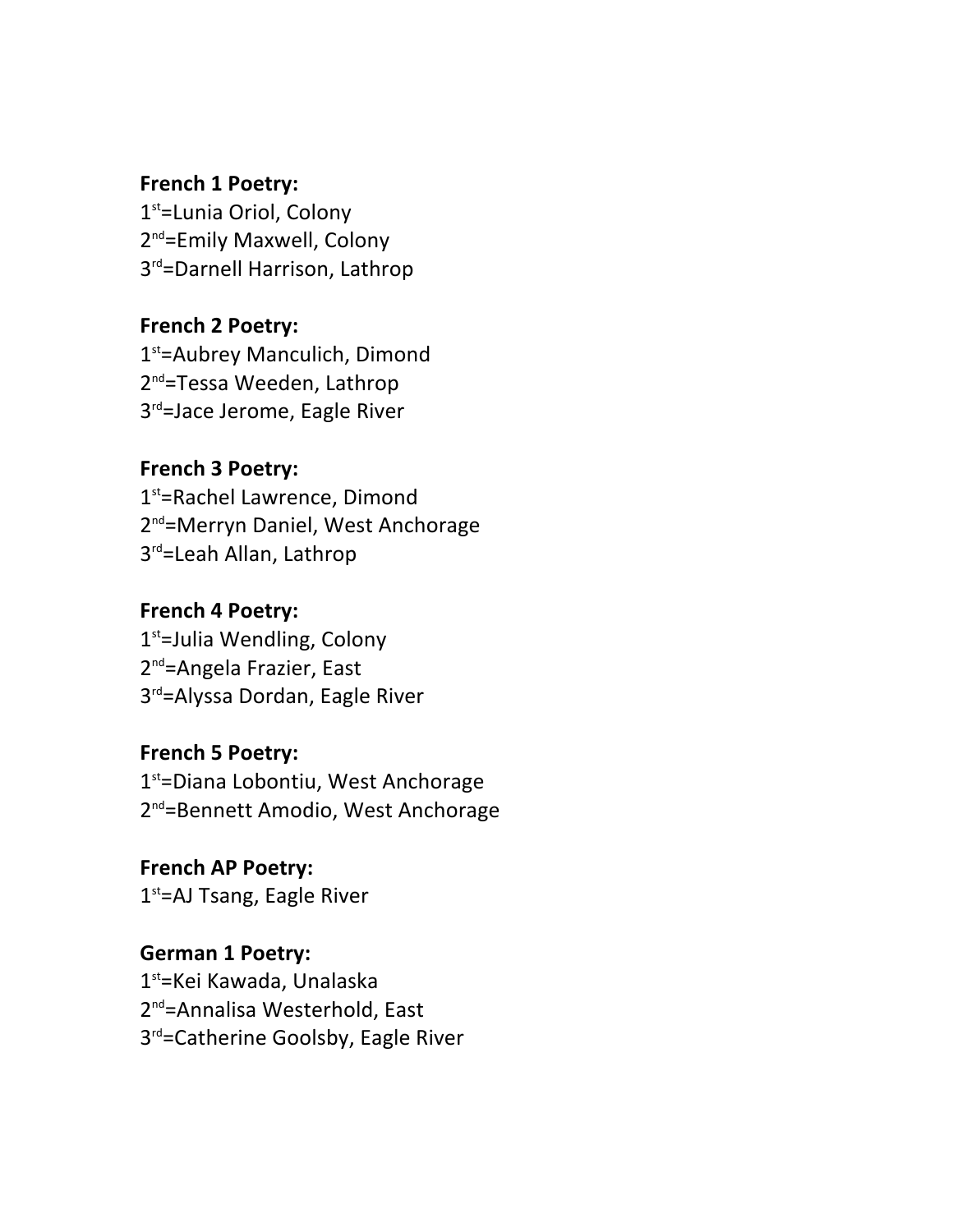#### **German 2 Poetry:**

1<sup>st</sup>=Anita Samuel, West Anchorage 2<sup>nd</sup>=Trisxia Fernandez, Unalaska 3<sup>rd</sup>=Katie Hines, South

# **German 3 Poetry:**

 $1<sup>st</sup>$ =Aileen Page, Chugiak 2<sup>nd</sup>=Dane Breitung, Chugiak  $3<sup>rd</sup>$ =Nathan Cagwin

#### **German 4 Poetry:**

1<sup>st</sup>=Emma Clink, West Anchorage 2<sup>nd</sup>=Dan McClain, Eagle River 3<sup>rd</sup>=Dylan Cerveny, West Anchorage

#### **German 5 Poetry:**

1<sup>st</sup>=Wavey Adrian, West Anchorage

### **German AP Poetry:**

1<sup>st</sup>=Tessa Weeden, Lathrop 2<sup>nd</sup>=Karen Biondich, East 3<sup>rd</sup>=Amalia Morse, Chugiak

#### **Japanese 1 Poetry:**

 $1<sup>st</sup>$ =Chloe Allan, Lathrop & Noah Lovell, West Valley 2<sup>nd</sup>=Arron Corpuz, Lathrop 3<sup>rd</sup>=Eve Zidek, Dimond

### **Japanese 2 Poetry:**

1<sup>st</sup>=Aubrey Manculich, Dimond 2<sup>nd</sup>=Emily Maxwell, Colony 3<sup>rd</sup>=Breanne Smith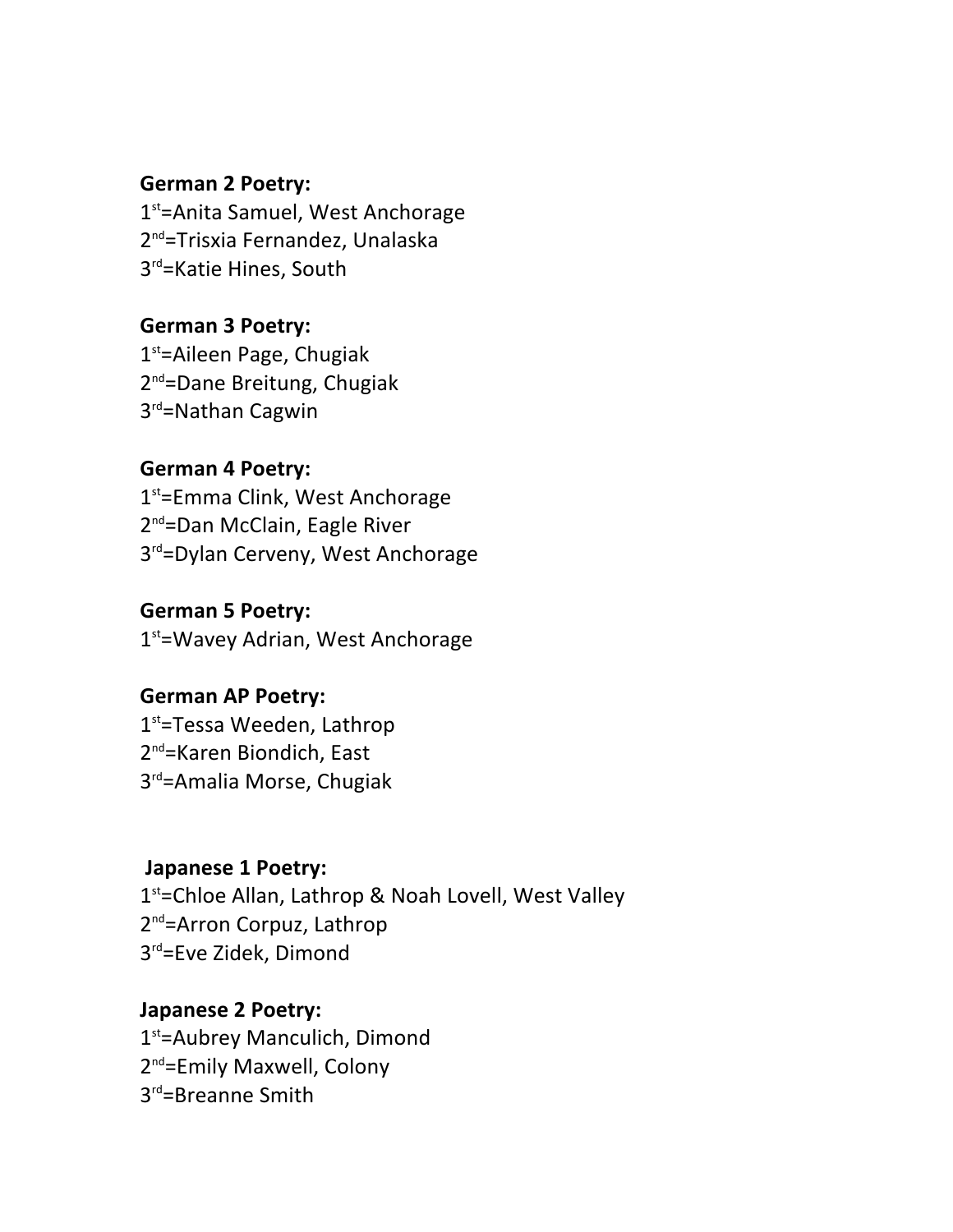#### **Japanese 3 Poetry:**

1<sup>st</sup>=Samantha Paskvan, Dimond 2<sup>nd</sup>=Emma German, Colony 3<sup>rd</sup>=Aurora Sappa, Wasilla

**Japanese 4 Poetry:**  $1<sup>st</sup>=Jessica Saiki, Wasilla & Louise Donnellan, Lathrop$ 2<sup>nd</sup>=Kemi Wolfe, Dimond 3<sup>rd</sup>=Gwen Swingle, Wasilla

**Japanese 5 Poetry:**  $1<sup>st</sup>$  Jada Candel, Dimond

### **Japanese Immersion 9-10 Poetry:**

1<sup>st</sup>=Lucas Katz, Dimond 2<sup>nd</sup>=Tory McCarthy, Dimond 3<sup>rd</sup>=Makenzie Moore, Dimond

#### **Japanese Native Speaker Poetry:**

Yunika Tango, Wasilla

**Latin 2 Poetry:**

 $1<sup>st</sup>$ =Therese Knox, Holy Rosary Academy

### Latin 3 Poetry:

 $1<sup>st</sup>$ =Sang Nguyen, Holy Rosary Academy 2<sup>nd</sup>=Zoey Flynn, South

# **Spanish 1 Poetry:**

1<sup>st</sup>=Vladislava Mostovaya, West Valley 2<sup>nd</sup>=Ethan Lanis, Ben Eielson 3<sup>rd</sup>=Purevdulam Enkbat, Unalaska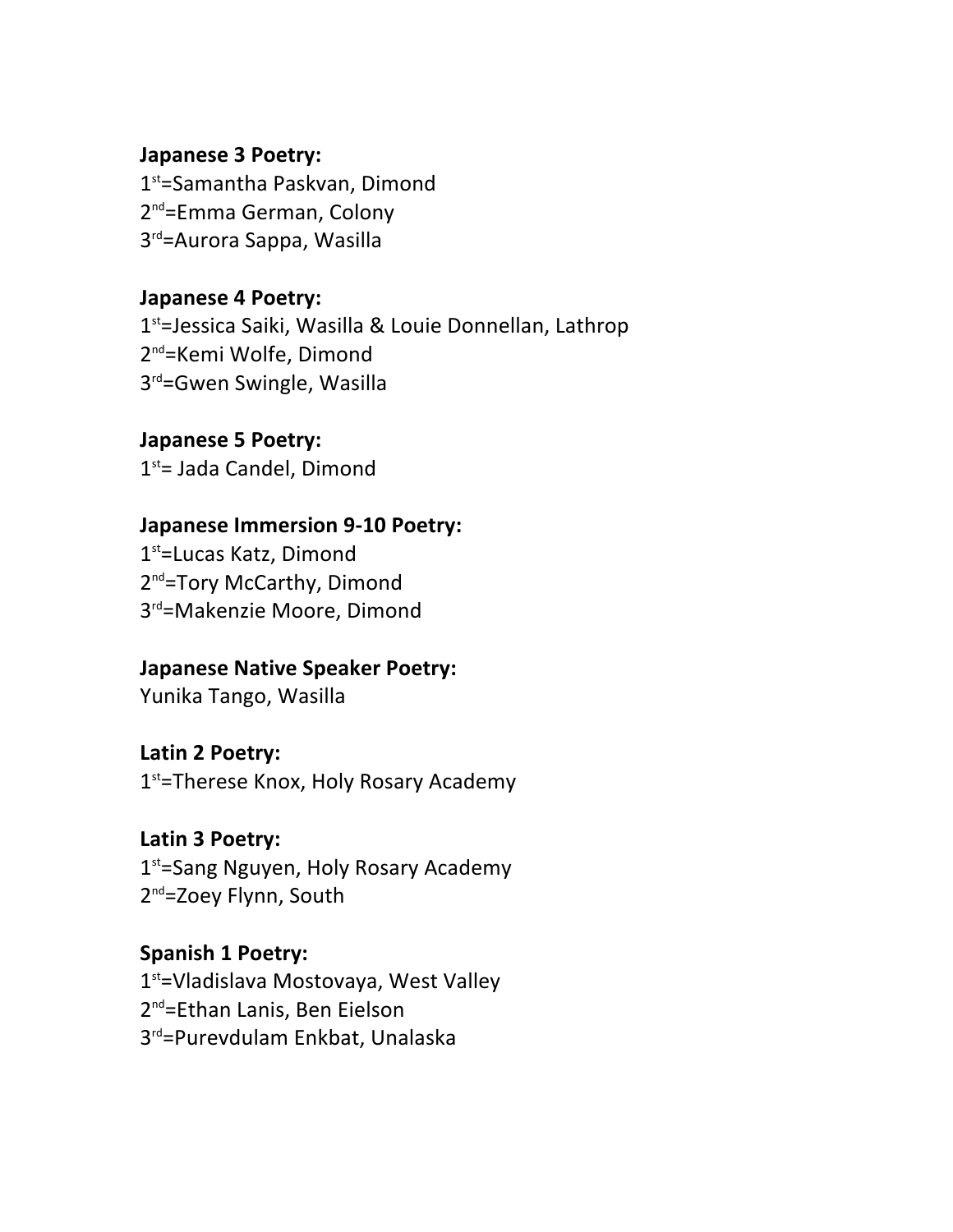### **Spanish 2 Poetry:**

 $1<sup>st</sup>=$ Sophia Johnson, Ben Eielson 2<sup>nd</sup>=Shalah McCarthy, Service 3<sup>rd</sup>=Sarada Prasad, Service

# **Spanish 3 Poetry:**

 $1<sup>st</sup>$ =Sheerabel Trinidad, Unalaska 2<sup>nd</sup>=McKenzie Jones, Service 3<sup>rd</sup>=Caitlin Kollander, Service **Spanish 4 Poetry:**  $1<sup>st</sup>$ =Holly Reddington, Service  $2^{nd}$ =Kate Benfield, Service 3<sup>rd</sup>=Ilana Zyatitsky, Service

**Spanish 5 Poetry**  $1<sup>st</sup>$ =Amir De Luna, Service 2<sup>nd</sup>=Carolyn Quevedo-Arrendondo, Service 3<sup>rd</sup>=Natalie Martinez, Service

### **Spanish AP Poetry:**

 $1<sup>st</sup>$ =Guadalupe Mendoza, West Anchorage 2<sup>nd</sup>=Gina Rotermund, West Vally & Sergio Antonio-Pereda, Service 3<sup>rd</sup>=Ajanae Hall, Service

### **Spanish Immersion 9-10 Poetry:**

 $1<sup>st</sup>$ =Taelor Doughty, Service 2<sup>nd</sup>=Anessa Feero, West Anchorage

### **Spanish Immersion 11-12 Poetry:**

1<sup>st</sup>=Dulce Martinez, West Anchorage 2<sup>nd</sup>=Zoey Ferguson, West Anchorage 3<sup>rd</sup>=Elise Moore, West Anchorage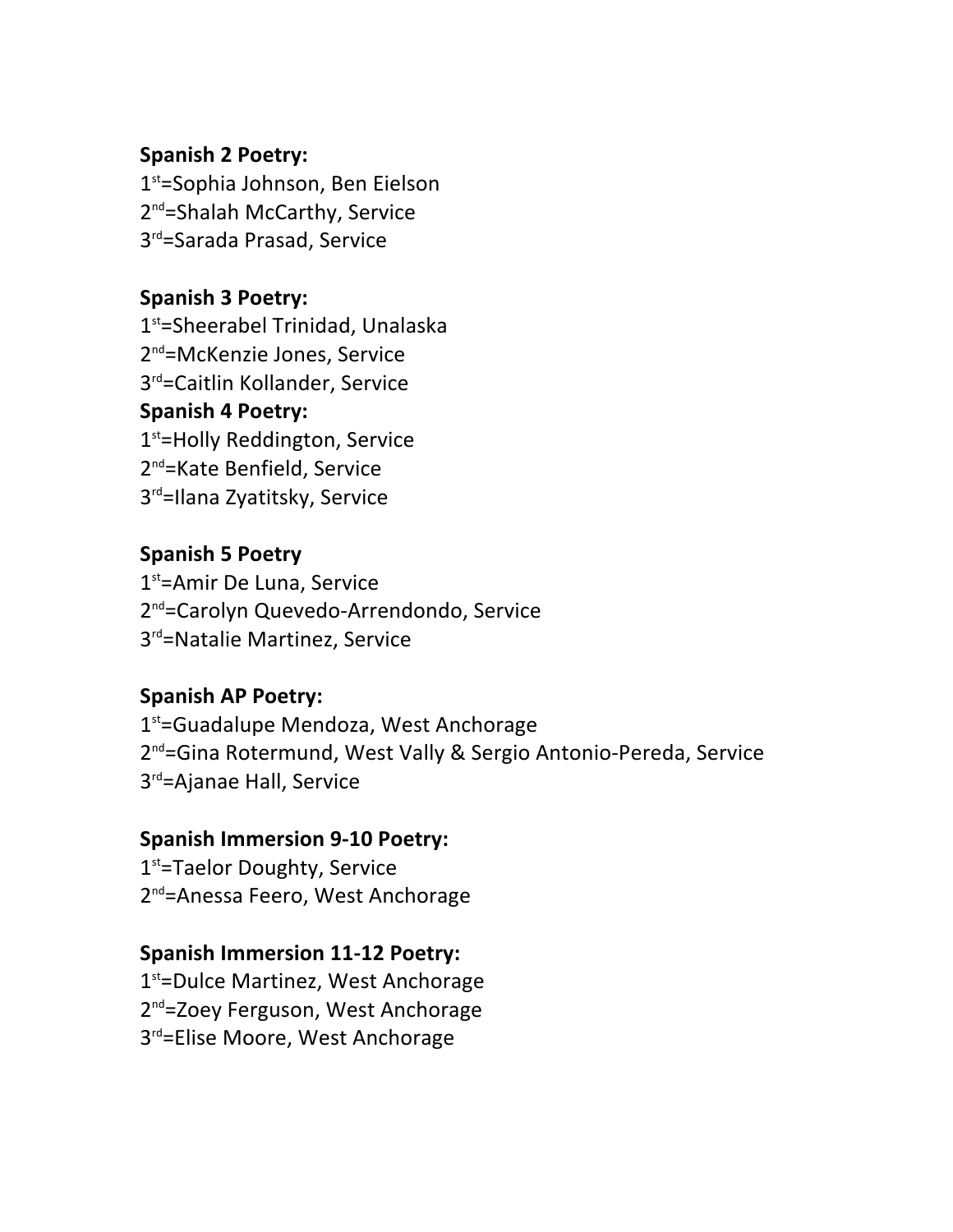### **Spanish Native Speaker Poetry:**

1<sup>st</sup>=Heisell De La Cruz, Service 2<sup>nd</sup>=Alejandro Soto, East 3<sup>rd</sup>=Bryhit Apaza-Col, Service

# **IMPROMPTU**

### **Chinese 1 Impromptu:**

 $1<sup>st</sup>$ =Maisee Yang, West Valley  $2^{nd}$ =Madeline Ko, West Valley 3<sup>rd</sup>=Chou Thao, Bartlett

### **Chinese 2 Impromptu:**

 $1<sup>st</sup>=Jennifer Xiong, Bartlett$ 2<sup>nd</sup>=Kia Lor, Bartlett & Bao Her, Bartlett 3rd=Jade Hsieh, West Valley

### **Chinese 3 Impromptu:**

1<sup>st</sup>=Grant Ackerman, West Valley 2<sup>nd</sup>=Shiny Yang, Bartlett & Kellie Chong, West Valley 3<sup>rd</sup>=Kelsey Olmstead, Bartlett

#### **Chinese 4 Impromptu:**

 $1<sup>st</sup>$ =Kang Her, Bartlett

#### **French 1 Impromptu:**

1<sup>st</sup>=Antonio Griffith, Ben Eielson 2<sup>nd</sup>=Cat Foster, Ben Eielson 3<sup>rd</sup>=Matt Gilliam, Ben Eielson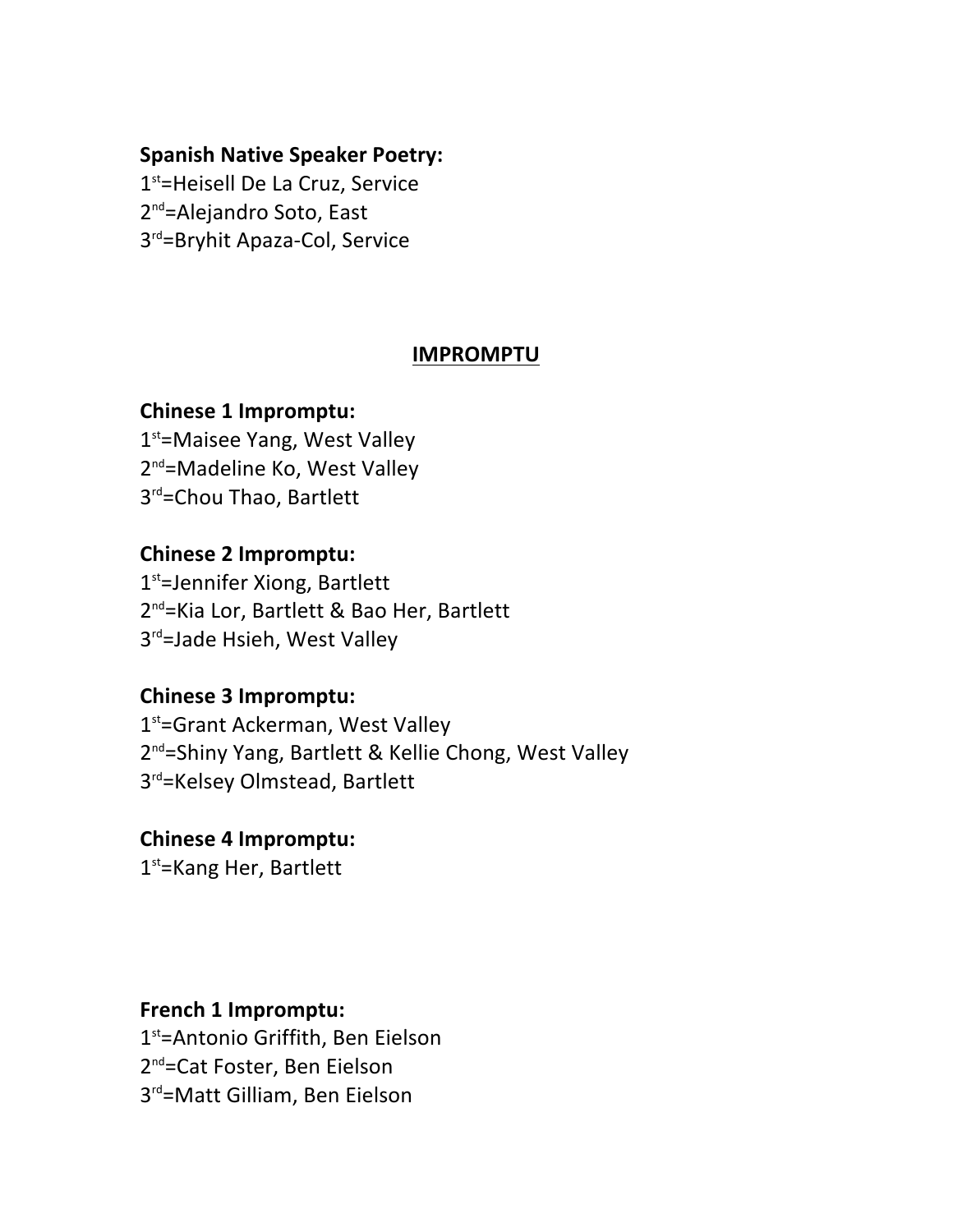### **French 2 Impromptu:**

 $1<sup>st</sup>$ =Hunter Young, Ben Eielson 2<sup>nd</sup>=Shaylee Shocklee, Ben Eielson 3<sup>rd</sup>=Devante Thomas-Pittman, Bartlett

# **French 3 Impromptu:**

 $1<sup>st</sup>$ =Naomi Clark, West Anchorage  $2^{nd}$ =Jordyn Bruce, Eagle River

### **French 4/5/AP Impromptu:**

 $1<sup>st</sup>$ =AJ Tsang, Eagle River 2<sup>nd</sup>=Omar Niagne, East 3<sup>rd</sup>=Taylor Wilson, South

# **German 1 Impromptu:**

 $1<sup>st</sup>=$ Sarah Earnhart, Eagle River 2<sup>nd</sup>=Maddy Sayer, Chugiak 3<sup>rd</sup>=Alexander Hamm, East

### **German 2 Impromptu:**

 $1<sup>st</sup>$ =Andy Noble & Steven Hobbs, Chugiak  $2^{nd}$ =Izzy LaRue, Chugiak

### **German 3 Impromptu:**

 $1<sup>st</sup>=$ Dane Breitung, Chugiak 2<sup>nd</sup>=Maddie Smith, Chugiak 3<sup>rd</sup>=Alice Prentice, East

### **German 4/5/AP Impromptu:**

1<sup>st</sup>=John Anebom, Service & Iona Lobontiu, West Anchorage 2<sup>nd</sup>=Hannah Gershel, Eagle River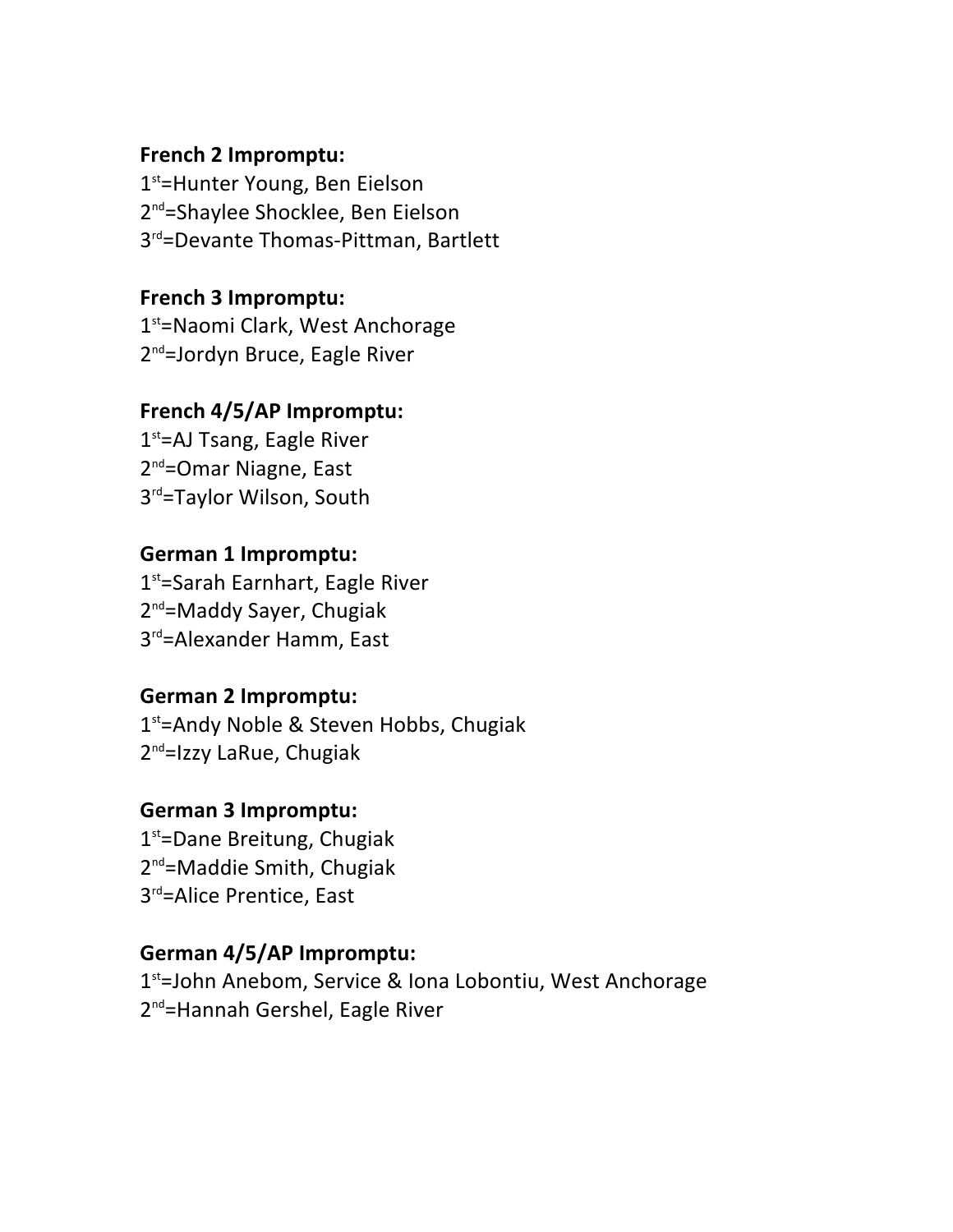#### **Japanese 1 Impromptu:**

1<sup>st</sup>=Haley Jenkins, Wasilla & Natasha Perkins, West Valley 2<sup>nd</sup>=Toryn Dodd, Wasilla 3<sup>rd</sup>=Leah Beauvais

### **Japanese 2 Impromptu:**

 $1<sup>st</sup>=Bethany Paju, Wasilla$ 2<sup>nd</sup>=Amanda Collison, West Valley 3rd=Abel Keith, West Valley

### **Japanese 3 Impromptu:**

 $1<sup>st</sup>$ =Emma German, Colony 2<sup>nd</sup>=Katelyn Foster, Colony

**Japanese 4/5 Impromptu:**

 $1<sup>st</sup>=Jordan Jeffries, Dimond$ 

#### **Japanese 9-10 Immersion Impromptu:**

1<sup>st</sup>=Cooper Plumhoff, Dimond

**Japanese 11-12 Immersion Impromptu:**

 $1<sup>st</sup>=Gage$  Raymond, Dimond

### **Spanish 1 Impromptu:**

 $1<sup>st</sup>$ =Purevdulam Enkbat, Unalaska 2<sup>nd</sup>=Ethan Lanis, Ben Eielson 3<sup>rd</sup>=Jelena Ristic, East

#### **Spanish 2 Impromptu:**

1<sup>st</sup>=Isaias Ramos River, Bartlett 2<sup>nd</sup>=Sam St Andre, Ben Eielson 3<sup>rd</sup>=Sophia Johnson, Ben Eielson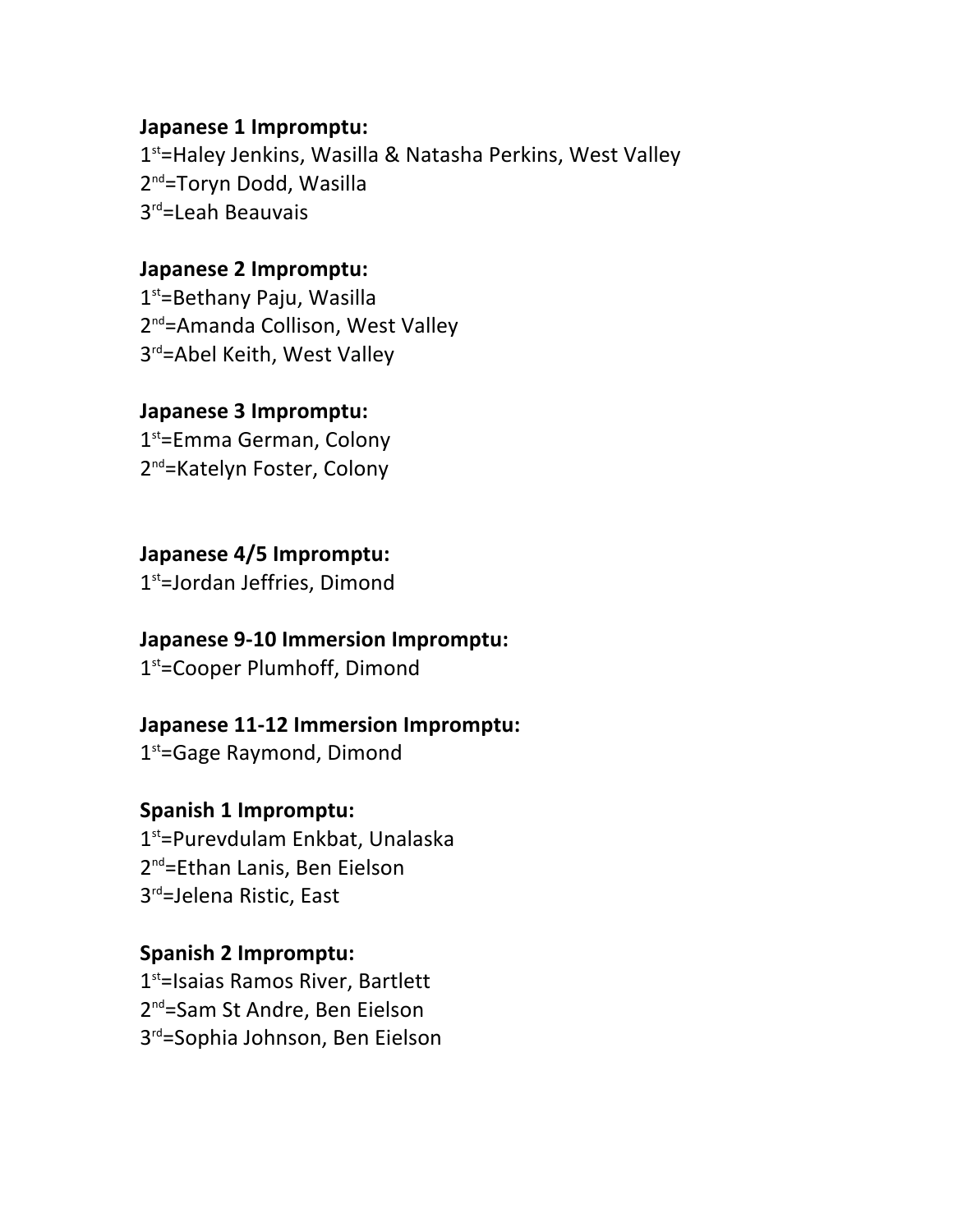# **Spanish 3 Impromptu:**

 $1<sup>st</sup>$ =Ray Hogenson, West Valley 2<sup>nd</sup>=Serina Wesen, West Anchorage 3<sup>rd</sup>=Camille Heubner, West Anchorage

# **Spanish 4/5/AP Impromptu:**

1<sup>st</sup>=Andres Paez, West Anchorage 2<sup>nd</sup>=Maddi Burgess, West Anchorage 3<sup>rd</sup>=Martin Juarez, West Anchorage

### **Spanish Immersion 9-10 Impromptu:**

 $1<sup>st</sup>$ =Laura Joy Erb, Chugiak

### **Spanish Immersion 11-12 Impromptu:**

1<sup>st</sup>=Kimberly Michaca, West Anchorage 2<sup>nd</sup>=Jessica Huezo, West Anchorage

# **DIALOGUES**

### **Chinese 1 Dialogues:**

 $1<sup>st</sup>$ =Eleanor Guthrie & Robin O'Donoghue, West Valley 2<sup>nd</sup>=Madeline Ko & Maisee Yang, West Valley 3<sup>rd</sup>=Chou Thou & Peter Vang, Bartlett

### **Chinese 2 Dialogues:**

 $1<sup>st</sup>$ =Tia Her & Jong Her, Bartlett  $2^{nd}$ =Kia Lor & Jennifer Xiong, Bartlett  $3<sup>rd</sup>$ =Kiara O'Neill & Jade Hsieh, West Valley

### **Chinese 3 Dialogues:**

 $1<sup>st</sup>$ =Grant Ackerman & Kellie Chong, West Valley 2<sup>nd</sup>=Merry Vang & Mai Vang Chang, Bartlett 3<sup>rd</sup>=Kelsey Olmstead & Shiny Vang, Bartlett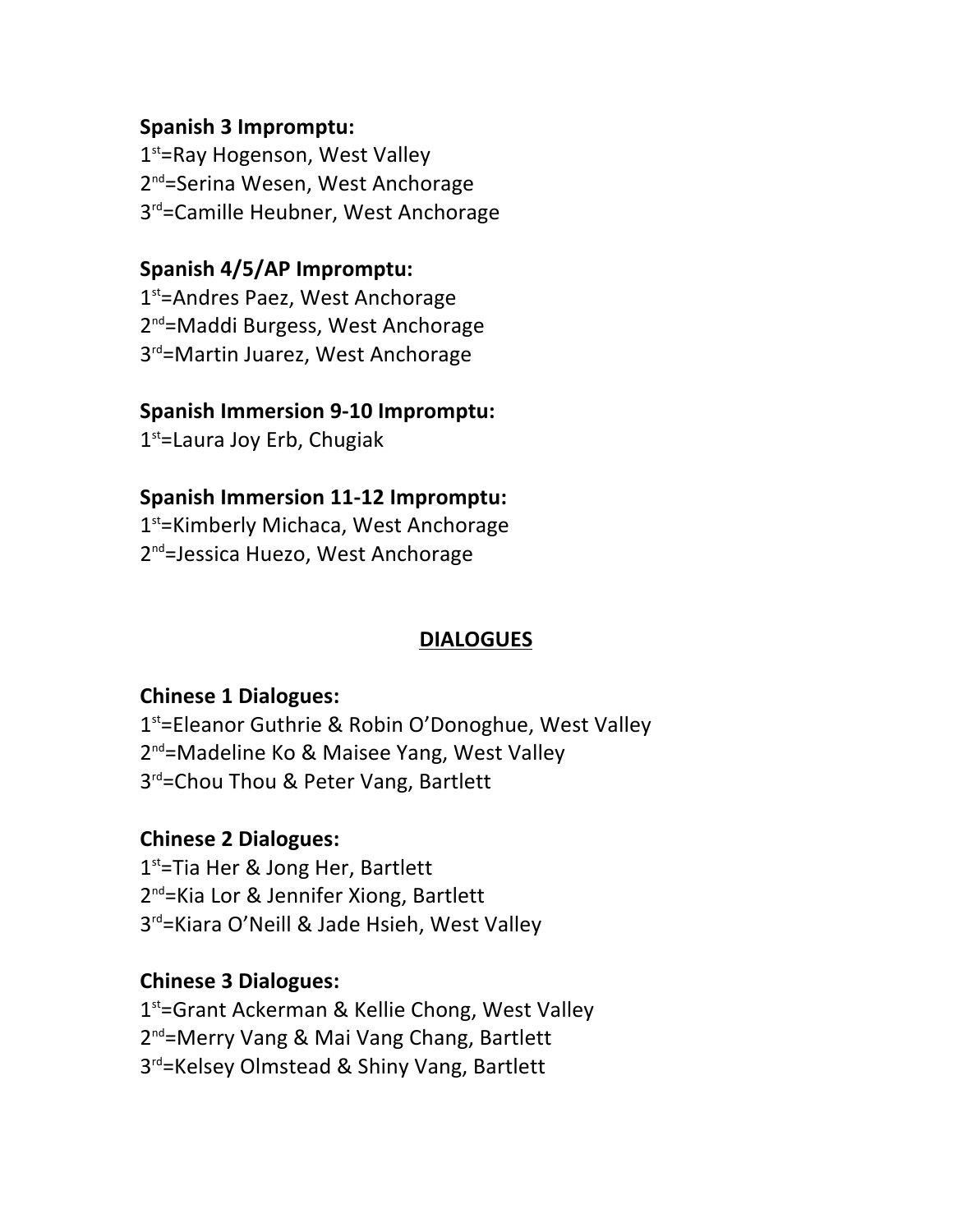### **French 1 Dialogues:**

 $1<sup>st</sup>$ =Sydney Koontz & Sara Schreiber, Ben Eielson 2<sup>nd</sup>=Matt Gilliam & Cherlayne White, Ben Eielson

# **French 2 Dialogues:**

1<sup>st</sup>=Shaylee Shocklee & Kyrie Long, Ben Eielson 2<sup>nd</sup>=Lyndsey Balzer & McKenna Riggs, Ben Eielson  $3<sup>rd</sup>$ =Myzah Tuiletufuga & Hunter Young, Ben Eielson

### **French 3 Dialogues:**

 $1<sup>st</sup>$  Madison Masceda & Kayla Mallory, Dimond 2<sup>nd</sup>=Mia Keyser & Allison Haynes, West Anchorage

# **French 4/5/AP Dialogues:**

 $1<sup>st</sup>=Eli$  Shayer & George Tobey, West Anchorage  $2^{nd}$ =Julia Woodring & AJ Tsang, Eagle River  $3<sup>rd</sup>$ =Kaylia Jones & Omar Niagne, East

# **German 1 Dialogues:**

 $1<sup>st</sup>$ =Mark Mina & Trisha Mose, Unalaska  $2^{nd}$ =John Rust & Alexander Hamm, East  $3<sup>rd</sup>$ =Emily Bradford & Sinjin Acuna, Chugiak  $3<sup>rd</sup>$ =Jason Mobley & Becca Nail, Eagle River

# **German 2 Dialogues:**

 $1<sup>st</sup>$ =Izzy LaRue & Andy Noble, Chugiak  $1<sup>st</sup>$ =Keylene Esnardo & Jaila Pili, Unalaska  $2^{nd}$ =Austin Lewis & Rose Flesher, Chugiak  $3<sup>rd</sup>$ =Brooks Klehr & Steven Hobbs, Chugiak

### **German 3 Dialogues:**

1<sup>st</sup>=Dane Breitung & Sydney Medders, Chugiak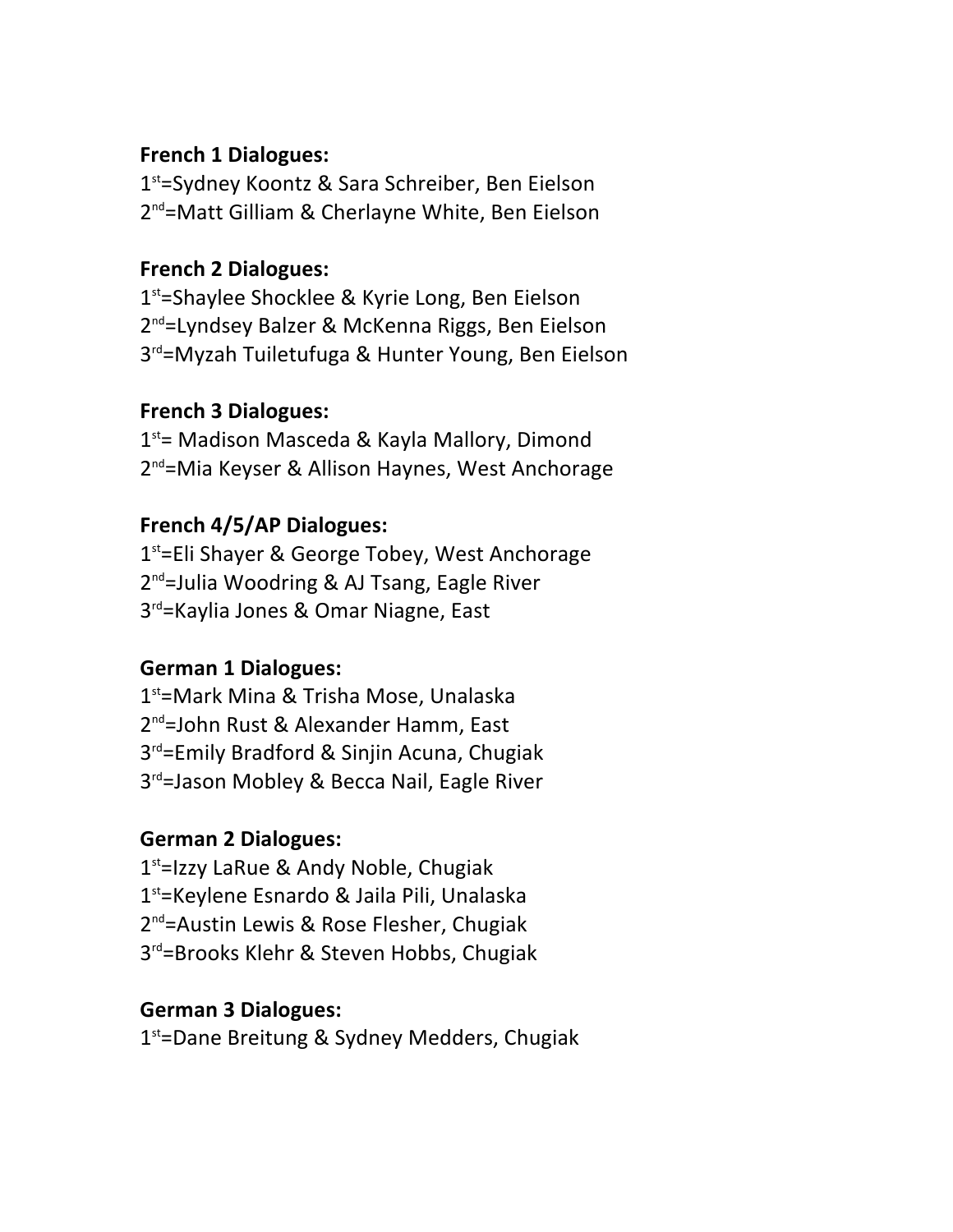### **German 4/5/AP Dialogues:**

 $1<sup>st</sup>=$ John Anebom & Rebekah Padgett, Service  $1<sup>st</sup>$ =Gwen Cooper & Emily Dreyer, Service 2<sup>nd</sup>=Hannah Gershel & Dan McClain, Eagle River  $3<sup>rd</sup>$ =Brandon Coleman & Dylan Timberlake, Chugiak

### **Japanese 1 Dialogues:**

 $1<sup>st</sup>$ =Noah Lovell & Sara Schilling, West Valley

#### **Japanese 2 Dialogues:**

 $1<sup>st</sup>$ =Aiden Bromaghin & Kyla Fajardo, Service 2<sup>nd</sup>=Abel Keith & Teresa Wrobel, West Valley  $3^{rd}$ =Erika Foldenauer & Emily Maxwell, Colony

#### **Japanese 3 Dialogues:**

1<sup>st</sup>=Katelyn Foster & Emma German, Colony 2<sup>nd</sup>=Amber Hilton-Logan & Torgan Karn, Lathrop

#### **Japanese 4/5 Dialogues:**

 $1<sup>st</sup>$ =Evelyn Fuentes & Sharon Chien, Service

#### **Japanese Immersion 9-10 Dialogues:**

Claire Dieckgraeff & Caroline Requa, Dimond

# **Japanese Immersion 11-12 Dialogues:**

 $1<sup>st</sup>$ =Jordon Jeffries & Gage Raymond, Dimond 2<sup>nd</sup>=Kahlin Blees & Reed Jenkins, Dimond

#### **Spanish 1 Dialogues:**

1<sup>st</sup>=Elise Moloney & Autumn Pryor, Ben Eielson 2<sup>nd</sup>=Rene Yzaguirre & Diego Pinna, Colony  $3<sup>rd</sup>$ =Asia Do & Shaina Franklin, Ben Eielson